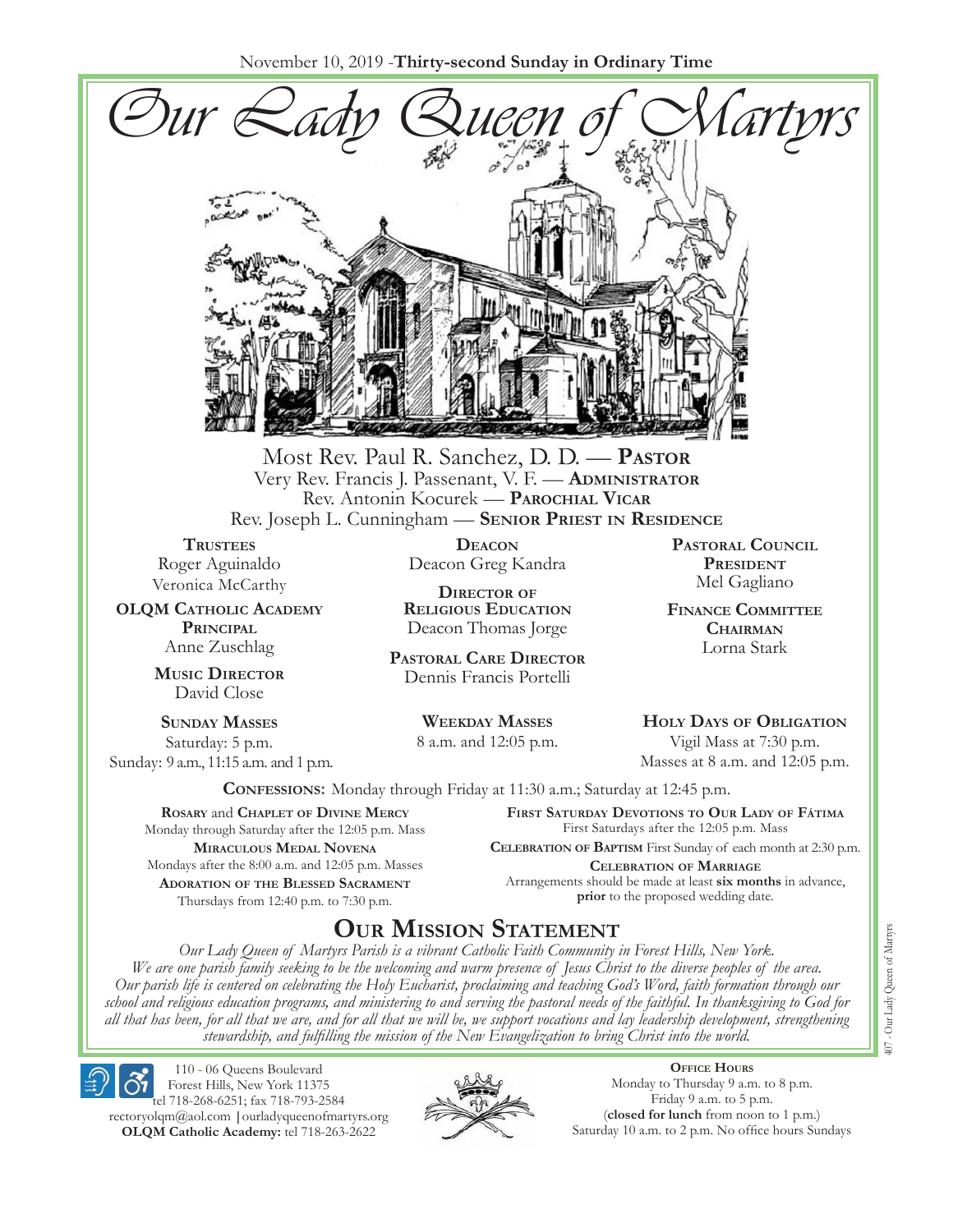# **Masses for the Week**

*Saturday, November 9* **Dedication of the Lateran Basilica 8 a.m.** Souls in Purgatory **12:05 p.m***.* John Viviano **5 p.m.** Judy and John Hollohan

*Sunday, November 10* **9 a.m. Family Mass celebrated for the parishioners of Our Lady Queen of Martyrs** *Children's Liturgy of the Word* 

*Monday, November 11* **Saint Martin of Tours 8 a.m.** James Cruz

**12:05 p.m.** Deceased members of Caso family

*Tuesday, November 12* **Saint Josaphat 8 a.m.** Thomas DeNapoli **12:05 p.m***.* John Viviano

*Wednesday, November 13* **Saint Frances Xavier Cabrini 8 a.m.** Karman and Ilona Johasz **12:05 p.m.** Corace family and Caleb

*Thursday, November 14* **8 a.m.** Joan McGoldrick **12:05 p.m***.* Deceased members of the Gregor family

> *Friday, November 15* **Saint Albert the Great 8 a.m.** Maria Aurora Guerrero **12:05 p.m***.* Antoine Lakah

*Saturday, November 16* **Saint Margaret of Scotland 8 a.m.** Luis E. Arandia **12:05 p.m***.* Brian Naghton **5 p.m.** Anton Feretic

# **Remember Our Sick**

Blanche Aeppli, Svetlana Abramova, Augusto F. Alvarez, Daniel Alvarez, Aldo Arcomano, Joseph and Mary Augustine, Michael Bekman, Alexander Berardino, Peter Berardino, Mark Bradley, Elba Camacho, Shana Clemente, Maria Comacho, Mary Ann Cornell, Irene Cucurella, Tracy Cuva, Joan Donnelly, Norman Doucette, Mary Evanisko, Baby Luka Dudashvili, Stephanie Feldman, Michael Flannery, Alice Fromer, Pat Gmerek, Cathie Greulich, Ann Harding, Sean Harrison, Robert Heyer, René Hojilla, Giles Houghton, Michael H. Jordan, Anncarol Macho, Carmen Leon Marin, Liz Maryon, Artur Mavashev, Louie Mavashev, Marina Mavashev, Anthony Mendola, Mariana Menoscal, Mark Myers, Veronica Nissan, Maria Ojeda, Richard O'Keeffe, Barbara Pacheco, Connie Panaralla, Clara Patoff, Grace Plank, Maureen Piatt, Nancy Piotrowski, Bonnie Post, Veronica Pulanski, Nicole Rappa, Scott Salbo, Dr. Anthony Sarro, Scaturro family, Frank Soriente, Steven Strumpf, Wong Wai Suet, John Taddeo, Chris Townley, Maria Viesta, Brittany Zaita—**and all parishioners currently in nursing homes, hospitals or confined to their homes**

# **Main Events of the Week**

*Sunday, November 10* **9 a.m. to noon,** *truck in front of church:* **St. Vincent de Paul Clothing Donations Accepted**

**10 a.m.,** *rectory (enter through glass door off 72nd Rd):* **Bible Study**

*Monday, November 11* **VETERANS DAY** 

*Rectory office open until 5 p.m. (no evening hours)*



*Tuesday, November 12* **7:30 p.m.,** *choir loft:* **Choir Rehearsal** *Wednesday, November 13*

**10:15 a.m.,** *nursing home:* **Fairview Nursing Home Mass**

**After 12:05 p.m. Mass***, church:* **St. Pio Prayer Group**

**RELIGIOUS EDUCATION** 

**3:45**–**5 p.m.,** *levels 1, 2, 3 and 4 class* **7**–**8:15 p.m.,** *levels 5, 6, Confirmation, FFO  I*

*Thursday, November 14* **After 12:05 p.m. Mass,** *church:* 

**Exposition and Adoration of the Blessed Sacrament**

**7:30 p.m.** *church:* **Benediction**

*Friday, November 15*

**6:30**–**9 p.m.,** *McLaughlin Hall:* **Martyrs Active Youth Org.**

**7:30 p.m.,** *rectory (enter through glass door off 72nd Rd):*  **Charismatic Prayer Group meeting**

*Saturday, November 16* **10 a.m.,** *rectory:* **Estate and Legacy Planning Seminar**  *(RSVP required; see bulletin insert)*

> **3 p.m.,** *church:* **Wedding Megan Jones / Loren Alliston**

*Rectory = main meeting room (lower level)*

# **Remember Our Deceased**

Edward Dougherty Edison Granizo

Bobbie Maline Roza Nazi

#### **We pray for the men and women of our Armed Forces serving in the U.S. and abroad**

Eric Böhm, Sergio Borrero, Thaddeus Buenaventura, Ricardo Cantillo, Bobby DiTroia, Armando Fellin, Andrew Gonzalez, A. Jay James, William (Will) Klos, Michael Le Floch, Louis Mannino, Jean-Marc Moïse, Brian Quinn, Justin Pabse, Adam Rearick, Rodney Ross, McNeely Royal, Victoria Tissler-Bacca, Charles Torres, Jose J. Vaz, Mollie Rae Whitley, William Youssef, Phillip Whitley, Jeff Zabala. **Please pray for all who risk their lives for our safety, including police, fire, corrections and military personnel.**

WELCOME! Sound-enhancing assistive listening device is available if you have trouble hearing during Mass. Please visit the sacristy for information. If a disability makes it difficult for you to fully participate at Mass or other activities of our parish, email our **Parish Advocate for Persons with Disabilities**, Karen Mongiello, at [disabilities.olqm@gmail.com](mailto:disabilities.olqm@gmail.com), to make your special needs known.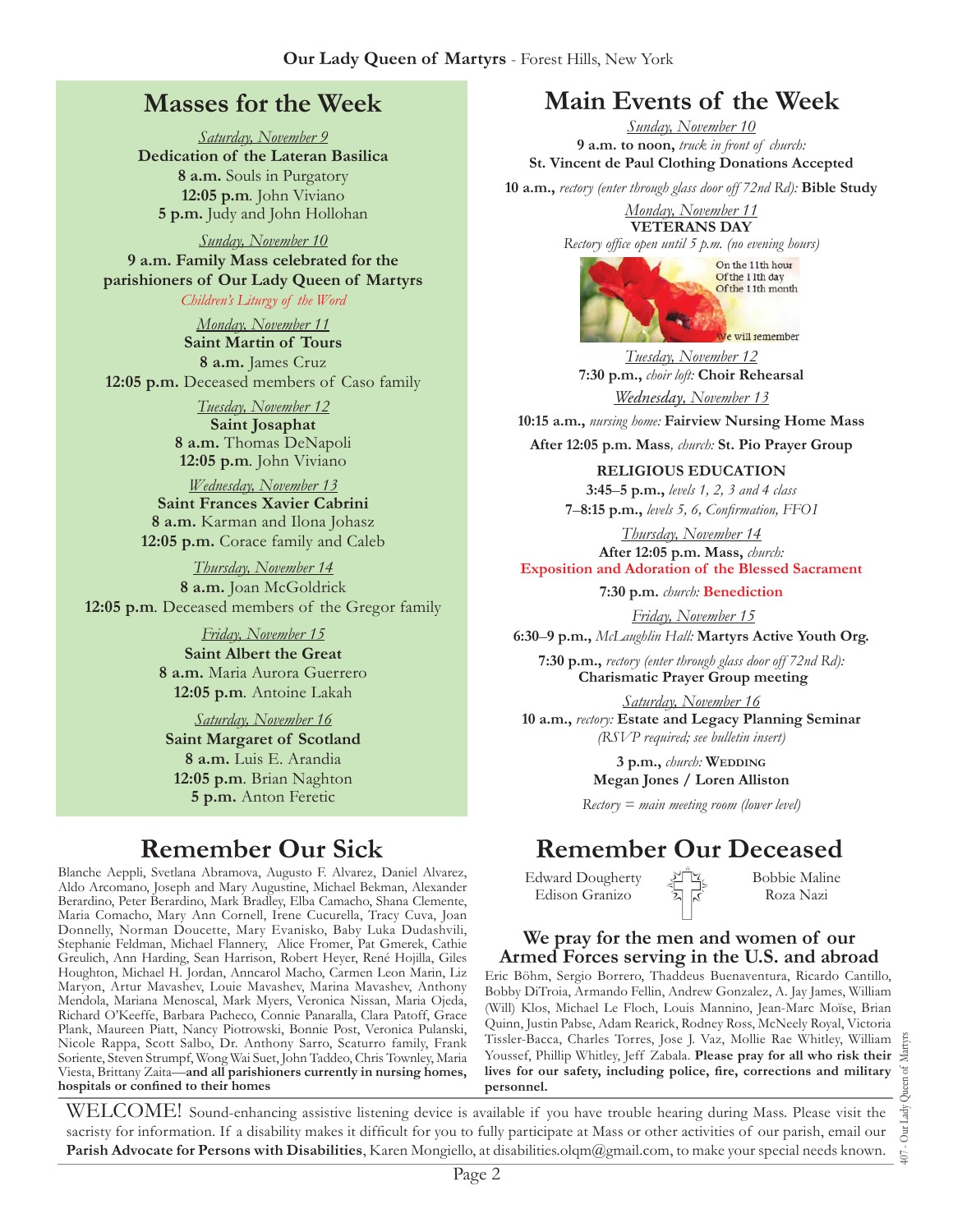# **Sunday Mass Assignments Order of Mass**

### **Saturday, November 9** *5 p.m.*

*Celebrant:* Father Cunningham *Lectors:* Denise Bertolotti,, Helen Errera *Leader of Song:* Jennifer Gliere *EMHCs:* Heather Munholland, Joseph Pollini, Sandy Singh

### **Sunday, November 10**

*9 a.m.* 

*Celebrant:* Father Antonin *Lectors:* Celeste Zervas, Chris Wellbrock *Leader of Song:* Cheryl Manrique *Children's Liturgy of the Word:* Emer Herity *EMHCs:* Frank Schaefer, Roger Aguinaldo, Jack Butera, Eileen Corrado

### *11:15 a.m.*

*Celebrant:* Father Cunningham *Lectors:* Johanna Fausto-DiDio *Leader of Song:* Jennifer Gliere *EMHCs:* Jonathan Rodriguez, Aracelly Torres, Angela Damone

### *1 p.m.*

*Celebrant:* Father Passenant *Lectors:* Noila Johnson, Al Smith *Leader of Song:* Jennifer Gliere *EMHCs:* Ed Buhay, Beth Barretto, Eddy Eng

*Members of the Altar Server Society at all Sunday Masses*

**Thank you to all those who serve as ushers**

### **THANK YOU FOR YOUR GENEROSITY**

**To everyone who brought clothing donations to the St. Vincent de Paul truck today, thank you, as always, for helping your neighbors in need.**

# **You are Invited: Two Special Presentations on November 16 & 17**

**Free Seminar on Faith-Based Estate & Legacy Planning | Saturday, November 16th at 10 a.m.**  RSVP required. Call the rectory at 718-268-6251.

### **Poverty in Our City & the Response of Catholic Charities | Sunday, November 17th at 10 a.m.**

Msgr. Alfred LoPinto, Vicar for Human Services, will speak about the diocese's anti-poverty efforts. Light refreshments will be provided.

Both events will be in the rectory basement meeting room. All are invited. We want as many people as possible to attend. *See today's bulletin insert for complete details!* 

**Thirty-second Sunday of Ordinary Time**

*Cycle C—Choir Mass 11:15 a.m.* **Entrance**

*Missal #302—*"Gather the People"

**Mass Parts:** Mass of Creation

**First Reading:** *Missal pg. 231—*2 Maccabees 7:1-2, 9-14

**Responsorial Psalm**—Missal pgs. 231-232

**Second Reading** *Missal pg. 232—*2 Thessalonians 2:16–3:5

> **Gospel** *Missal pgs. 232—*Luke 20:27-38

> > **Homily**

**Offertory** "The Glory of the Lord" (*B. Marcello)—Choir Missal #470—*"All Is Well with My Soul"

**Communion** "Since By Man Came Death" *(G. F. Handel)—Choir*  Organ Meditation *Missal #464—*"Shelter Me, O God"

> **In Observance of Veterans Day** Missal #627—America the Beautiful"

**Closing Hymn** *Missal #728—*"All Hail the Power of Jesus' Name"

## **Second Collections**

›› Today's second collection is for holiday church cleaning. There is also an envelope for the Archdiocese of Military Services. ›› Sunday, November 17, the second collection will be for Christmas Music and Liturgy. There is also an envelope for Pastoral Care. ›› Please use the blue envelope at any time to contribute to the Parish Endowment Fund or, at our Parish Giving portal, select Blue Envelope from the pull-down menu. Read more at ourladyqueenofmartyrs.org/blue-envelope.



# **Interfaith Prayer Service**

# **Sunday November 24 at 4 p.m. at Our Lady of the Angelus Church**

(63-63 98th St., Rego Park) This service is open to many faiths. Parking will be available in Our Lady of the Angelus Church parking lot and next to the school building. Reception will follow the service. Call the OLA rectory at 718-897-4444 for more information. Tell your friends and join us and our Forest Hills neighbors as we come together in peace

and community at Thanksgiving.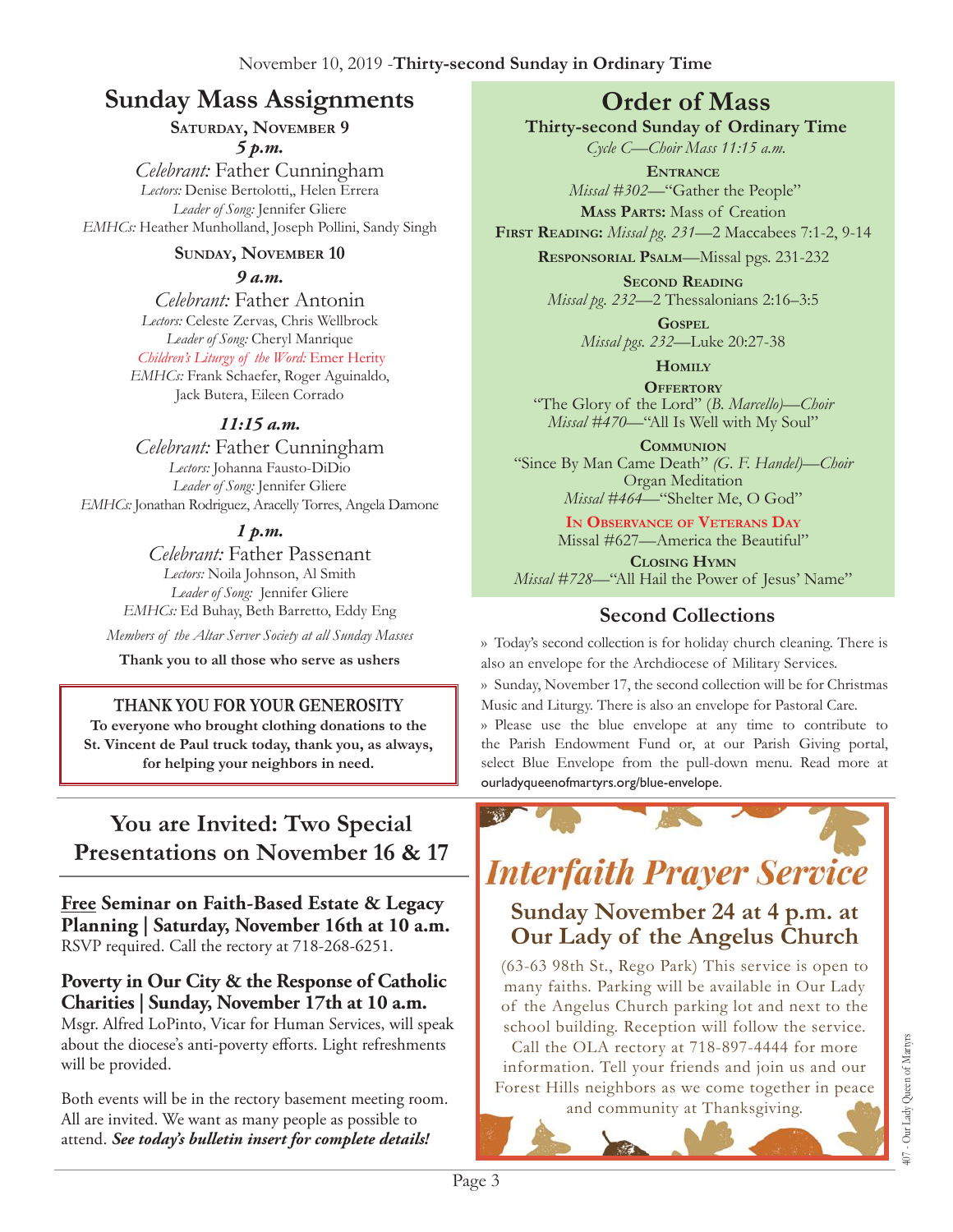# **Message from His Holiness Pope Francis Reflections for World Day of the Poor**

*As we contemplate the needs of the poor, we will be reprinting the words of Pope Francis in the coming weeks — taken from his message for the third World Day of the Poor (November 17).*

#### **The hope of the poor will not perish forever** (Ps 9:19)

"The setting of the Psalm is tinged with sadness at the injustice, the suffering and the disappointment endured by the poor. At the same time, it offers a touching definition of the poor: they are those who 'put their trust in the Lord' (cf. v. 10), in the certainty that they will never be forsaken. In the Scriptures, the poor are those who trust! The Psalmist also gives the reason for this trust: they 'know' the Lord (cf. ibid.). In the language of the Bible, such 'knowledge' involves a personal relationship of affection and love.

"Impressive and completely unexpected as this description is, it simply expresses the grandeur of God, as shown in the way he relates to the poor. His creative power surpasses all human expectations and is shown in his being 'mindful' of each individual (cf. v. 13). It is precisely this confidence in the Lord, this certainty of not being forsaken, that inculcates hope. The poor know that God cannot abandon them; hence, they live always in the presence of the God who is mindful of them. God's help extends beyond their present state of suffering in order to point out a path of liberation that profoundly strengthens and transforms the heart.

"Scripture constantly speaks of God acting on behalf of the poor. He is the one who 'hears their cry' and 'comes to their aid'; he 'protects' and 'defends' them; he 'rescues' and 'saves' them. . . . Indeed, the poor will never find God indifferent or silent in the face of their plea. God is the one who renders justice and does not forget (cf. Ps 40:18; 70:6); he is their refuge and he never fails to come to their assistance (cf. Ps 10:14).

"We can build any number of walls and close our doors in the vain effort to feel secure in our wealth, at the expense of those left outside. It will not be that way for ever. The 'day of the Lord,' as described by the prophets (cf. Am 5:18; Is 2-5; Jl 1-3), will destroy the barriers created between nations and replace the arrogance of the few with the solidarity of many. The marginalization painfully experienced by millions of persons cannot go on for long. Their cry is growing louder and embraces the entire earth. In the words of Father Primo Mazzolari: 'the poor are a constant protest against our injustices; the poor are a powder keg. If it is set on fire, the world will explode.'  

"We can never elude the urgent appeal that Scripture makes on behalf of the poor. Wherever we look, the word of God points to the poor, those who lack the necessities of life because they depend on others. They are the oppressed, the lowly and the downcast. Yet, faced with countless throngs of the poor, Jesus was not afraid to identify with each of them: 'Whatever you did to one of the least of these my brethren, you did to me' (Mt 25:40). If we refuse to make this identification, we falsify the Gospel and water down God's revelation. The God that Jesus came to reveal is a Father who is generous, merciful, unfailing in his goodness and grace. He gives hope especially to those who are disillusioned and lacking in hope for the future.

"How can we fail to note that the Beatitudes with which Jesus began his preaching of the kingdom of God open with the words: 'Blessed are you who are poor' (Lk 6:20)? The meaning of this paradoxical message is that the kingdom of God belongs to the poor because they are in a position to receive it. How many poor people do we encounter each day! It seems that the passage of time and the advances of civilization increase their numbers rather than diminishing them. Centuries go by and the Beatitude appears even more paradoxical: the poor are always poorer, and today they are poorer than ever. Yet Jesus, who inaugurated his kingdom by placing the poor at the centre, wanted to tell us precisely this: he inaugurated the kingdom, but he has entrusted to us, his disciples, the task of carrying it forward with responsibility for giving hope to the poor. Especially at times like our own, there is a need to revive hope and to restore confidence. This responsibility is not something that the Christian community may underestimate. The credibility of our proclamation and the witness of Christians depends on it."

*If you are interested in Catholic social teaching in action, please join us. Contact Bishop Sanchez or Father Passenant in person, by phone, or email them care of [rectoryolqm@aol.com.](mailto:rectoryolqm@aol.com) Also join us in the rectory when we have our next meeting. Dates and times will be announced in the bulletin and from the pulpit. To learn more about legislative issues that impact us as Catholics and how you can express your opinion to our elected officials, sign up for "action alerts" from the New York State Catholic Conference.* 

\*\*\*\*

**[www.nyscatholic.org/nys-catholic-conference-action-center](https://www.nyscatholic.org/nys-catholic-conference-action-center/)**

# **Getting Ready for Our Food and Toy Drives**

Page 4

### **Thanksgiving Food Drive**

We will collect canned and nonperishable food items at Sunday Masses the weekend before Thanksgiving and at the **10 a.m. Thanksgiving Day Mass** 

(November 28th), on behalf of the

food pantries of our neighboring parishes.



### **Christmas Giving Tree**

Unwrapped gifts for the 2019 Giving Tree toy drive will be accepted the **weekends of December 1st and December 8th** (the first and second Sundays of Advent) so that Catholic Charities can distribute them to families in time for Christmas. Full details next week!

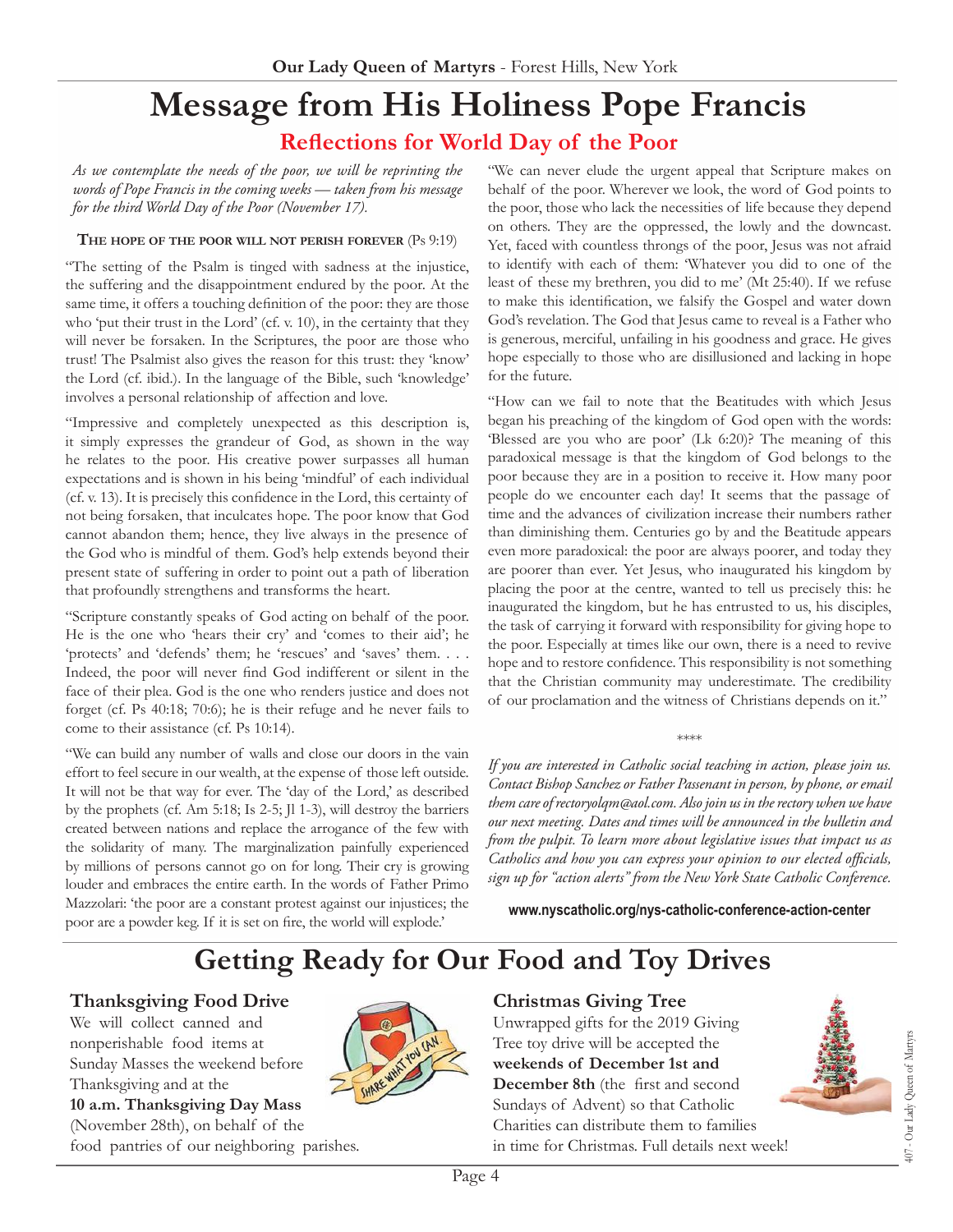# **Recently Baptized at Our Lady Queen of Martyrs**

**Robin Victoria Azarcon** daughter of Andrea and Ritche Roy Azarcon

**Abel Marino Batista** son of Diane Batista

**Zachary Lukasz Bolbot** son of Carlene and Lukasz Bolbot

**Skye Valentina Bottazzi** daughter of Carolina and Joseph Bottazzi

**Alonzo Luis Bautista Dela Cruz** son of Rina Rose and Dandelo Dela Cruz

**Vivian Mary Gayed** daughter of Jillian and Michael Gayed

**Michael Alva Leonardi** son of Yutta Luvena and David Stevanov

**Dylan Matthias Manoleas** son of Janet and Christopher Manoleas

**Helena Rivera** daughter of Laura and Ivan Rivera *Congratulations to the children, their parents and godparents!*

### **DIPJAR COLLECTIONS FOR THE MOTHER CABRINI STATUE**

Governor Cuomo has put Bishop DiMarzio in charge of the New York State commission that will construct a statue for New York City in recognition of the saintly and most deserving Mother Xavier Cabrini, who served all people in need regardless of religion or ethnicity. All DipJar debit/credit card donations made through November 13th—which is Mother Cabrini's feast day—will be given to the Catholic Foundation of Brooklyn and Queens in support of this effort to honor Mother Cabrini. Our goal is to raise \$1000. Thank you for your contribution.

## **KEEP UP YOUR INCREASED SUPPORT**

**Weekly Collections**

|                                                                                           | November 3 |
|-------------------------------------------------------------------------------------------|------------|
| Candle Offerings                                                                          | 2,017.00   |
| 1st Collection                                                                            | 11,132.03  |
| 2nd Collection (major repairs)                                                            | 3,150.03   |
| OLQM Academy Bldg Maintenance                                                             | 1,420.03   |
| Online Parish Giving                                                                      | 1,380.00   |
| Mail In                                                                                   | 350.00     |
| All Saints Day                                                                            | 2,605.00   |
| <b>TOTAL</b>                                                                              | 22,054.09  |
| Weekly Income Needs*                                                                      | 21,250.00  |
| Surplus/(Deficit)                                                                         | 804.09     |
| *Animatical delighter in the most should someoned. Flames considered Tatala de not methat |            |

*\*Amount needed weekly to meet church expenses. Figures unaudited. Totals do not reflect other income sources. Our goal is to cover parish expenses through higher first collections to ensure a fiscally sound position, without having to depend on less reliable income streams*.

Please remember the Roman Catholic Church of Our Lady Queen of Martyrs in your will and estate planning. Contact Bishop Sanchez or Father Passenant at 718-268-6251.

### **Revised: Bereavement Support Group Meetings for November and December**

Meetings are the first and third Mondays of the month, Nov 18, Dec 2 and Dec 16 from 7–9 p.m. in the rectory basement meeting room. (Previously announced Dec 9 meeting is canceled.) The parish bereavement support group offers help and healing for the hurt of losing a loved one. If you are joining for the first time, an RSVP is required. Call the rectory at 718-268-6251 or contact group facilitator and Commissioned Lay Pastoral Leader Yorke Mizelle at ymizelle@gmail.com.

**Today's Military Services Collection.**The Archdiocese of Military Services USA receives no government funding and has no parishes of its own for weekly collections. Yet its work is vital in providing priests for military chaplaincy and for ministering to Catholic men and women serving near and far in the U.S. armed forces. Please give to the extent possible to today's special collection as we prepare for Veterans Day.

### **SACRED MUSIC SOCIETY SWEEPSTAKES UNDER WAY**

Twice a year we ask your participation in this important fundraising activity that helps us continue the special liturgies and concerts presented by the Sacred Music Society. Only 100 tickets will be sold—your winning probability is very good! **Tickets \$50 each. Winner receives \$1,000**. Tickets will be on sale in the church vestibule after today's Masses and again the weekends of **Nov 16/17 & Nov 23/24**. Sweepstakes drawing is Sunday, Nov 24 after 1 p.m. Mass. Thank you for your support!

> **ANNUAL CHRISTMAS CONCERT IS SUNDAY, DECEMBER 15 AT 4 P.M.**

#### **BY EMAIL** Rectory Office: **rectoryolqm@aol.com**

Pastor's Office: pastorolqm@aol.com

Administrator's Office: admn.olqm@yahoo.com

Bulletin Subjects: olqmcomm@aol.com

OLQM Catholic Academy info@olqmca.org

Pastoral Care Office: dfport@gmail.com

Religious Education Office: olqmreled@gmail.com

RCIA Office: [olqmrcia@gmail.com](mailto:olqmrcia@gmail.com)

Deacon Greg Kandra: dcngreg@gmail.com

Disabilities Advocate: [disabilities.olqm@gmail.com](mailto:disabilities.olqm@gmail.com)

# **Contact Us**

#### **BY TELEPHONE** Rectory Office: **718-268-6251**

**Emergency** (last rites) 718-810-9788 (*after office hours)*

OLQM Catholic Academy: 718-263-2622

Religious Education Office: 718-263-0907

RCIA Office: 718-268-6251, ext. 27

OLQM Charity Outreach: 718-268-6251, ext. 43

#### **ONLINE**

Website: www.ourladyqueenofmartyrs.org

Facebook, Twitter and Instagram: @OLQMChurch

OLQM Catholic Academy: <www.olqmca.org>